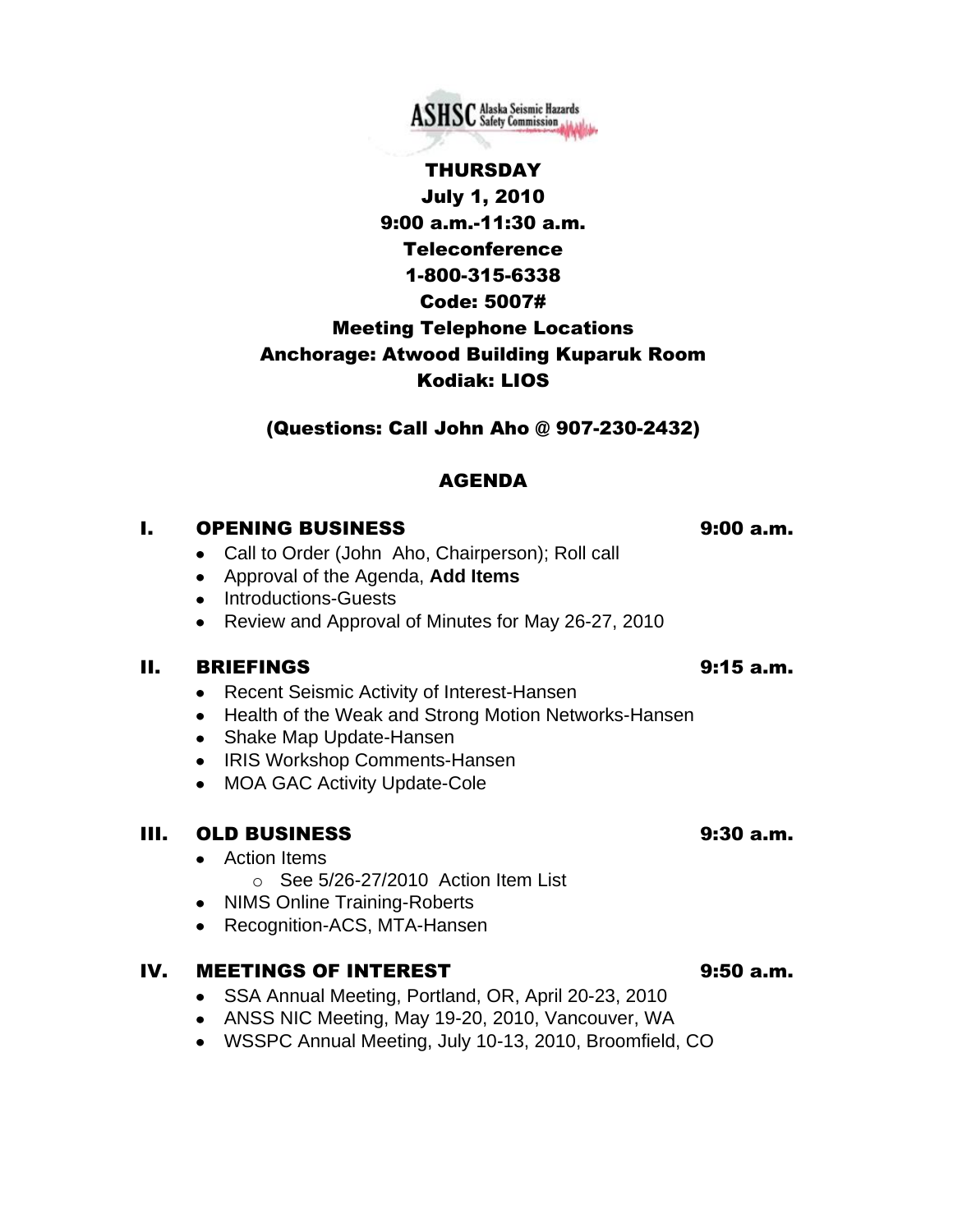

## IV. MEETINGS OF INTEREST (Continued)

- 9<sup>th</sup> U.S. National & 10<sup>th</sup> Canadian Conference on Earthquake Engineering, July 25-29, 2010, Toronto
- 2009 National Conference on Community Preparedness, August 9-12, 2009, Alexandria, VA
- ASHSC Face-to-Face Meeting, September 29-30, 2010, Anchorage
- Joyner Lecture, Art Frankel/USGS, "Progress & Controversy in Seismic Hazard Mapping", Anchorage, AK, September, 2010
- GSA Annual Meeting, October 31-November 3, 2010, Denver
- AGU Meeting, December, 2010, San Francisco
- EERI annual Meeting, February 3-5, 2011, San Diego
- Association of Engineering Geology, Anchorage, 2011
- 10th U.S. National Conference on Earthquake Engineering, 2014 Anchorage

## V. CRITICAL DEADLINES 10:00 a.m.

- ASHHSC Report to WSSPC TBD
- Committee Chairs Summary December 15, 2010
- 2010 Report to Legislature-Draft December 2010
- 2010 Report to Legislature-Final January 15, 2011
- Legislative Trip **January 2011**
- Contact Frankel, Haeussler, Whitmore, Dunham, Nyman, Rose (UAA)-Aho July 15, 2010

### VI. NEW BUSINESS 10:15 a.m.

- **Recognition**  $\bullet$ 
	- o ACS, MTA
- Future Briefings
	- o Mat-Su Prison Presentation
	- o MOA Emergency Operations Center Tour
	- o Utilities Risk Mitigation Approaches
	- o Alyeska Pipeline Seismic Instrumentation-March Meeting?
	- o DOT Inventory of Bridges
	- o Gas Pipeline

## VII. REPORTS 10:30 a.m.

- Chairperson
	- o WSSPC, Presentations
- Committee Reports  $\bullet$ 
	- o Insurance-White
	- Schools-Kelly
	- Earthquake Scenario-Combellick
	- Education & Outreach-Dunham
	- Hazards Identification-Carver
	- Response & Recovery-Roberts